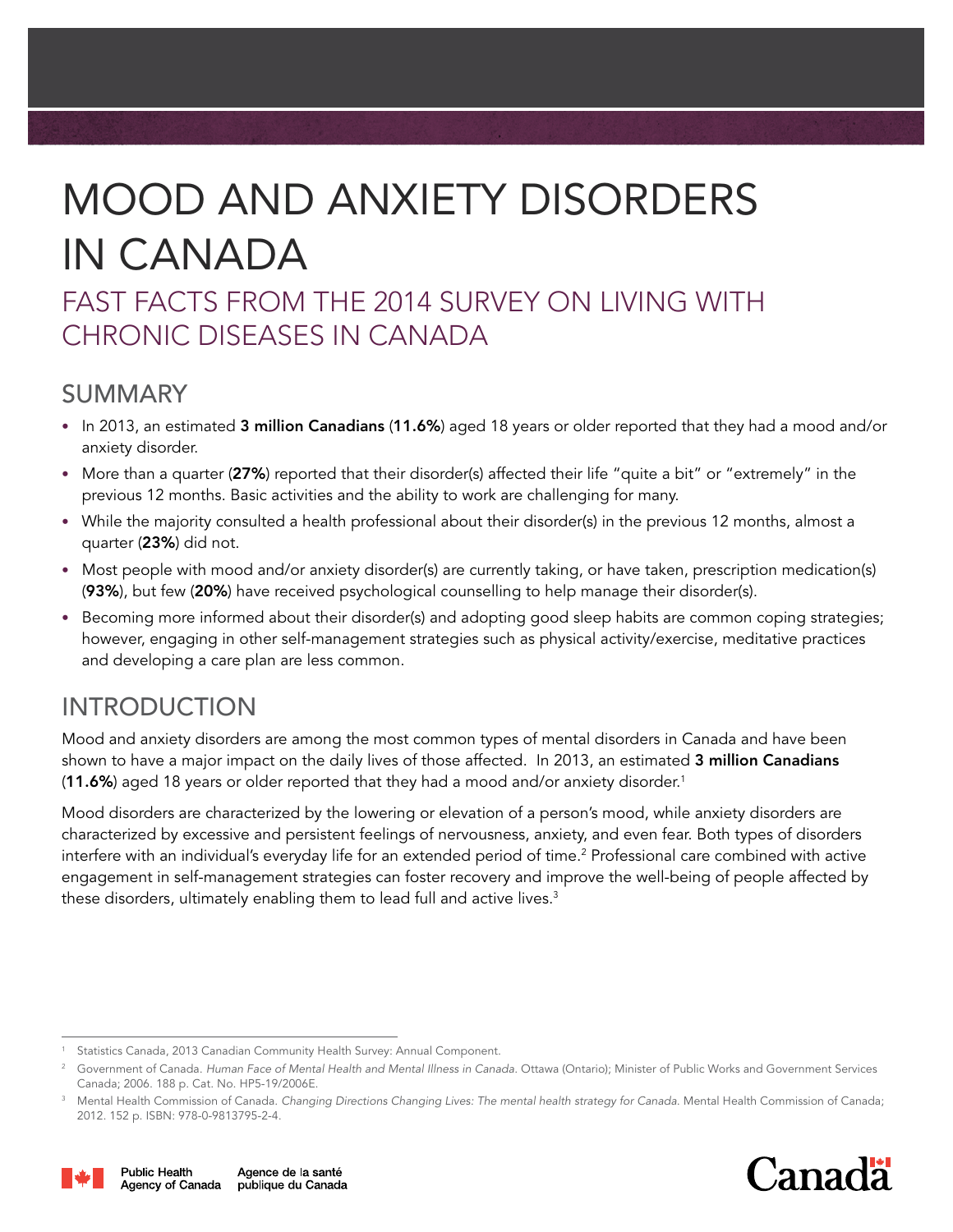## MOOD AND ANXIETY DISORDERS HAVE A MAJOR IMPACT ON PEOPLE'S LIVES

#### BASIC ACTIVITIES THAT MOST PEOPLE ARE ABLE TO DO ARE CHALLENGING FOR PEOPLE WITH MOOD AND ANXIETY DISORDERS

- Of people with mood and/or anxiety disorders, 27% reported that their disorder(s) have affected their life "quite a bit" or "extremely" in the past 12 months.
- The degree to which their disorder(s) limited their activities varied by type: activities such as recreation, leisure or hobbies were the most limited, followed by social activities with family and friends (Figure 1).

FIGURE 1: Level of difficulty experienced with basic activities by type of activity among those with mood and/or anxiety disorder(s), 18 years and older, Canada (excluding territories), 2013



#### MOOD AND ANXIETY DISORDERS ALSO AFFECT PEOPLE'S ABILITY TO WORK

Of those who are currently working, or have worked since being diagnosed:

- 50% reported requiring some kind of job modification to continue working (i.e. change in the number of hours worked, type of work, or how work tasks are carried out) because of their mood and/or anxiety disorder(s); and
- 35% reported having ever stopped working altogether because of their mood and/or anxiety disorder(s).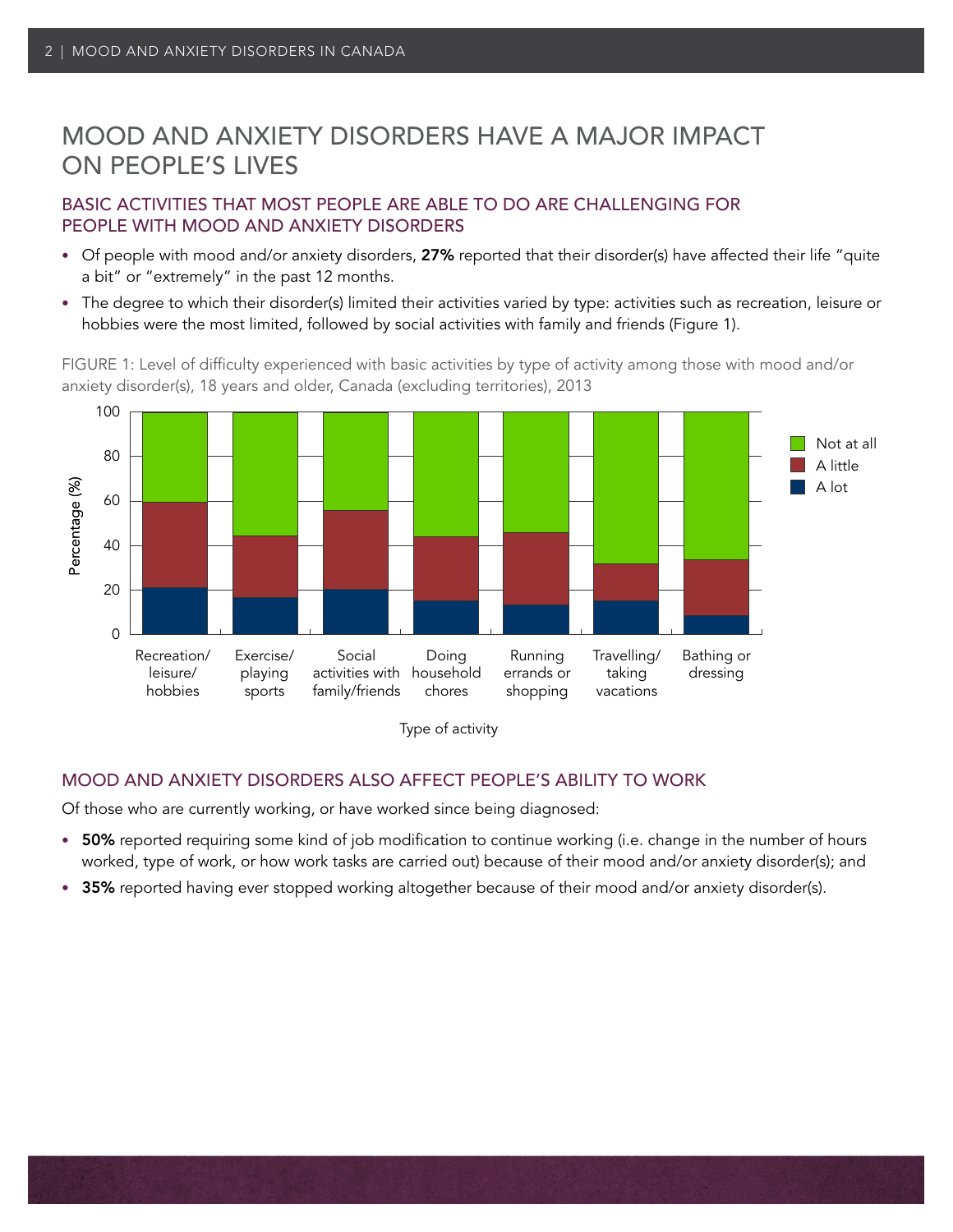## MANAGING MOOD AND ANXIETY DISORDERS

Ensuring individuals with mood and/or anxiety disorders are receiving the professional care they need and making the necessary lifestyle changes can foster recovery and optimize their mental health and well being.

#### PROFESSIONAL CARE IS ESSENTIAL IN THE MANAGEMENT OF MOOD and ANXIETY DISORDERS

In the past 12 months,

- 77% reported having seen or talked to a health professional about their mood and/or anxiety disorder(s), with family doctors or general practitioners being the most commonly consulted (Figure 2); and
- Almost one–quarter of respondents (23%) reported that they did not consult any health professionals about their disorder(s).

FIGURE 2: Percentage of those with mood and/or anxiety disorder(s), 18 years and older, who consulted a health professional (by type) about their disorder(s) in the past 12 months, Canada (excluding territories), 2013



#### Type of health professional

\* Psychologist, social worker, counsellor, psychotherapist or other health professional. Percentages do not add to 100% because an individual can visit more than one type of health professional in a 12 month period.

### MEDICATION AND COUNSELLING ARE FIRST-LINE TREATMENTS IN THE MANAGEMENT OF MOOD AND ANXIETY DISORDERS

When asked about the management of their mood and/or anxiety disorders,

- 95% of respondents reported that a doctor or other health professional had suggested taking prescription medication(s);
- 70% stated that they are currently taking prescription medication(s) for their mood and/or anxiety disorder(s) and of those who stated they were not, 77% reported they had done so previously. Overall, 7% stated having never